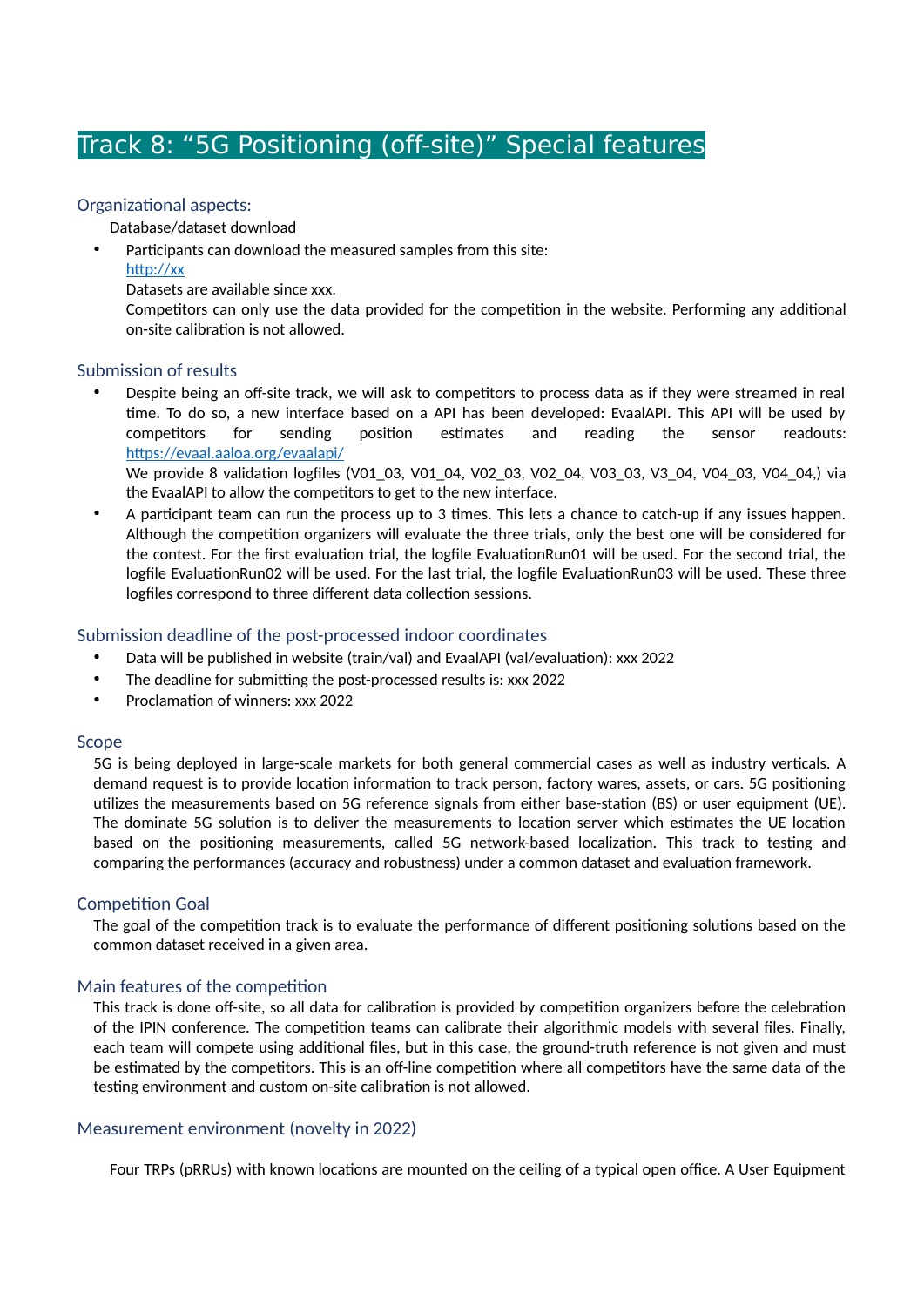(UE) acts as a transmitter and moves at a slow speed (0.2~0.5m/s) in the reachable area with a constant height of 1.2m.



#### Measurement information (novelty in 2022)

The UE sends sounding reference signal (SRS) to all TRPs. The Time of arrival (ToA) and the signal strength (RSRP) are measured and logged at each TRP at a rate of 100ms~200ms for a total period of 3000 seconds. The ToA is measured using the MUSIC algorithm with a known accuracy of 1ns tested in a LoS environment. The pair-wise timing alignment errors (TAEs) of the TRPs are unknown and continues drifting at a slow pace (As demonstrated on the figure below). Each TRP is equipped with two cross polarized antennas. The ToA and the RSRP are measured using the combined signals from two antennas.



#### Desired localization approaches

- Self-Localization for UL-TDOA: In this case UE locations and TAEs are both unknown, however it is can be shown that with 4 or more TRPs and enough TOA measurements at different locations, a unique solution for UE locations and TAEs exist. Such solution can be found using two-dimensional search
- RSRP assisted self-localization for UL-TDOA: Similar to the aforementioned case, whereas the coarse locations of the UE can be firstly estimated using RSRP measurements to reduce the search space.
- Any other innovative approaches: other approaches include but not limited to Artificial intelligence (AI) positioning, UE tracking using Kalman filter, and etc.

#### Description of Datasets (logfiles)

The logfile is a .csv file containing multiple columns with different types of data as shown in the figure below. Each row represent a complete set of a single measurement.